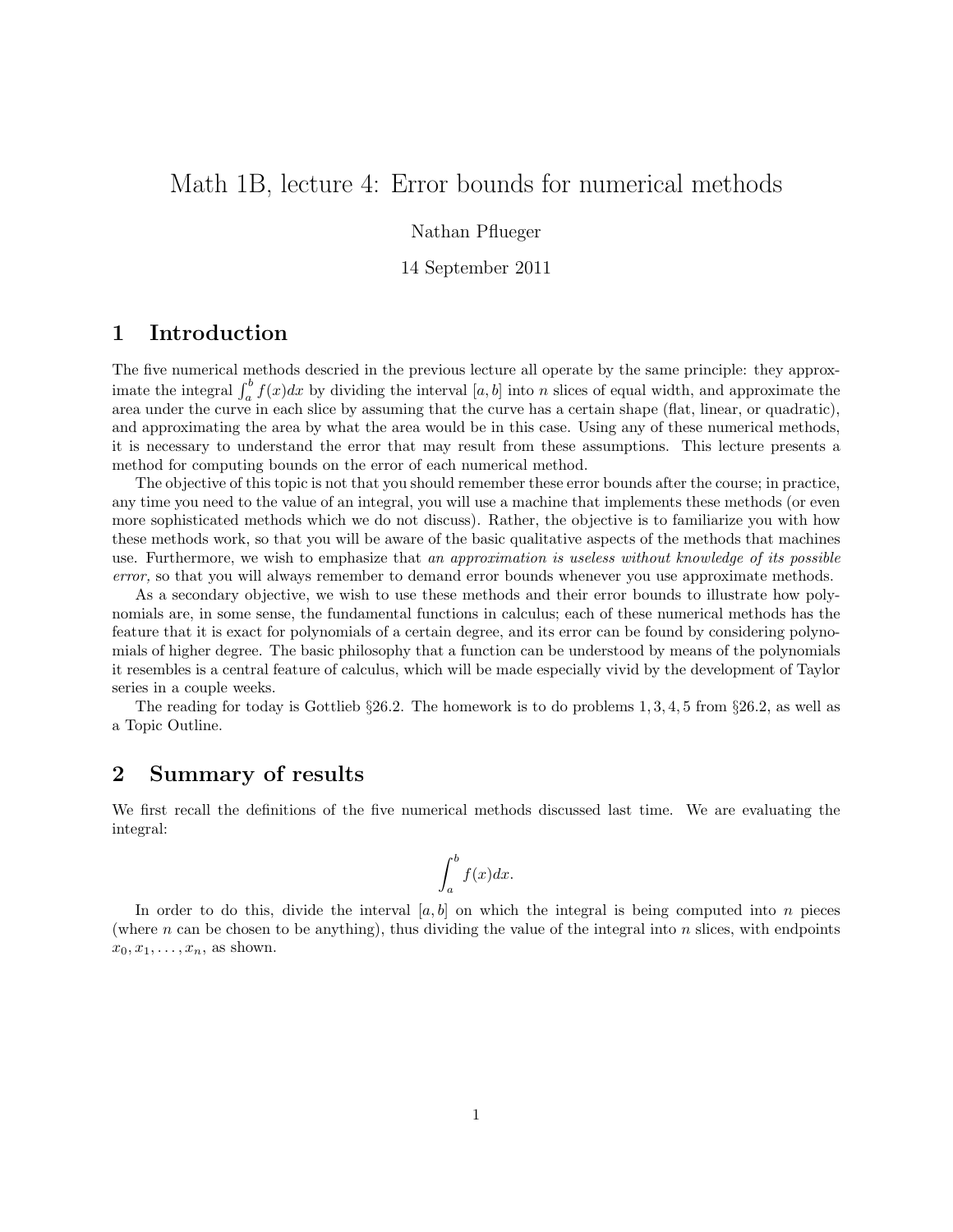$$
\int_{a}^{b} f(x)dx = \sum_{k=1}^{n} (\text{area under the curve in the } k^{th} \text{ slice})
$$
  
= 
$$
\sum_{k=1}^{n} \int_{x_{k-1}}^{x_k} f(x)dx
$$
  
= 
$$
\sum_{k=1}^{n} \int_{x_{k-1}}^{x_k} f(x)dx
$$

Here we make the following definitions.

$$
x_0 = a
$$
  
\n
$$
x_n = b
$$
  
\n
$$
\Delta x = (b-a)/n
$$
  
\n
$$
x_k = a+k \cdot \Delta x
$$

Thus  $[x_0, x_1]$  is the interval corresponding to the first slice,  $[x_1, x_2]$  corresponds to the seconds slice, and in general  $[x_{k-1}, x_k]$  corresponds to the  $k^{th}$  slice.

Using this notation, the five numerical methods that we consider can be summarized as follows.

Left approximation 
$$
L_n = \sum_{k=1}^{n} f(x_{k-1}) \Delta x
$$
  
\nRight approximation  $R_n = \sum_{k=1}^{n} f(x_k) \Delta x$   
\nMidpoint approximation  $M_n = \sum_{k=1}^{n} f\left(\frac{x_{k-1} + x_k}{2}\right) \Delta x$   
\nTrapezoid approximation  $T_n = \frac{1}{2}(L_n + R_n)$   
\n
$$
= \sum_{k=1}^{n} \frac{1}{2} [f(x_{k-1}) + f(x_k)] \Delta x
$$
\nSimpson's rule  $S_{2n} = \frac{2}{3} M_n + \frac{1}{3} T_n$   
\n
$$
= \sum_{k=1}^{n} \frac{1}{6} \left[ f(x_{k-1} + 4f\left(\frac{x_{k-1} + x_k}{2}\right) + f(x_k) \right] \Delta x
$$

Note that both the trapezoid approximation and Simpson's rule can be defined either in terms of earlier approximations or directly in terms of values of the function  $f$ . Note also that each approximation is a sum of estimates for individual slices, each of which consists of the width of the slice times an estimate for the average value of  $f$  on that slice. The estimate for this average value depends on the assumed shape of the function on the slice.

The error bounds which we present will include a constant factor determined by the size of some derivative of  $f(x)$ . We shall use the following notation.<sup>1</sup>

<sup>&</sup>lt;sup>1</sup>The symbol  $\mathfrak{M}$  is called a "Gothic M," or a "German M." It is frequently used by mathematicians in situations where the ordinary letter M would be ambiguous, as it certainly would be here.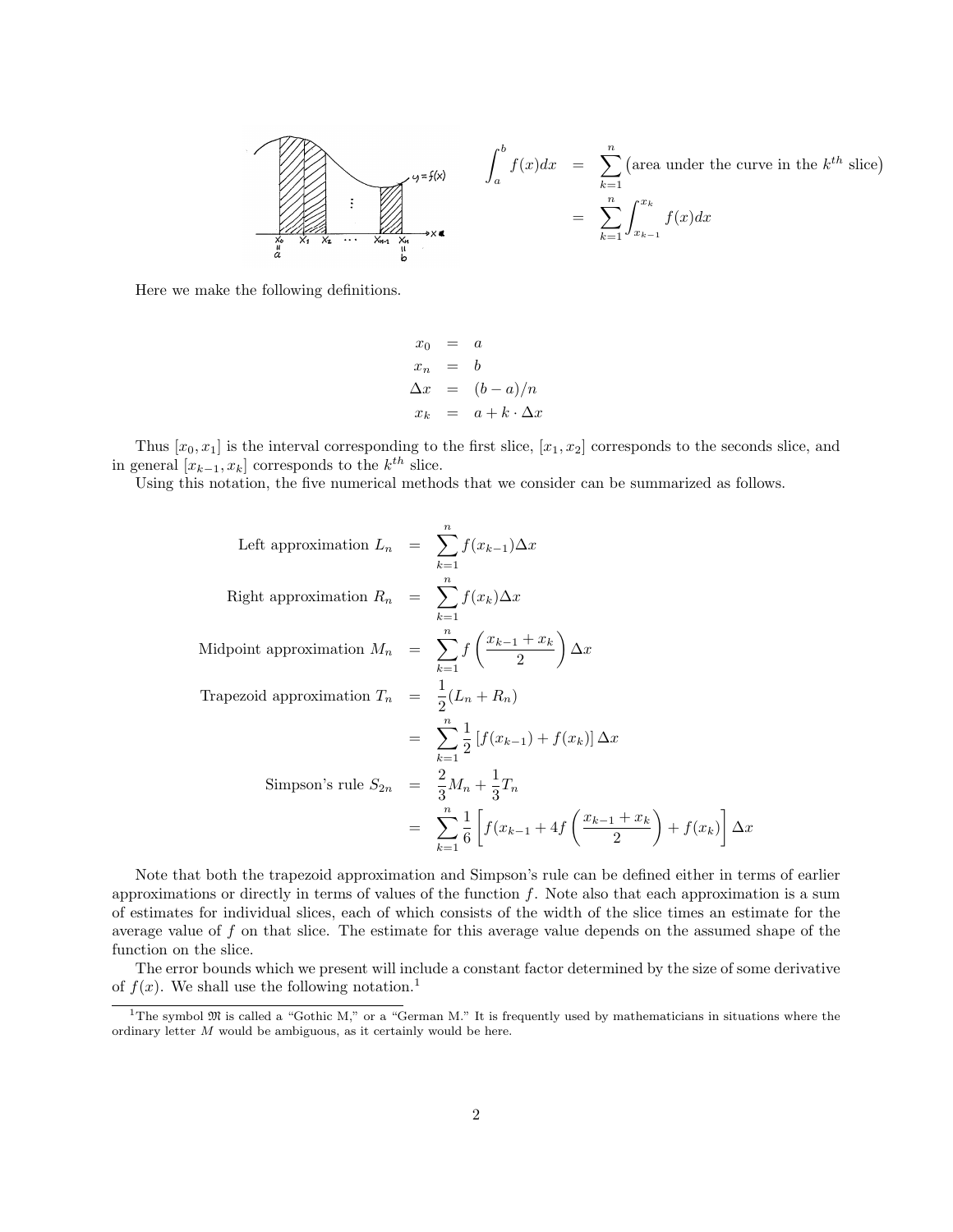$$
\mathfrak{M}_1 = \max \{|f'(x)| : x \text{ in } [a, b]\}
$$
\n
$$
\mathfrak{M}_2 = \max \{|f''(x)| : x \text{ in } [a, b]\}
$$
\n
$$
\mathfrak{M}_4 = \max \{|f^{(4)}(x)| : x \text{ in } [a, b]\}
$$

Using this notation, the error bounds that we shall use are expressed by the following theorem (which will not be proved in class).

**Theorem 2.1.** If the integral  $\int_a^b f(x)dx$  is approximated using the methods above, then the following bounds hold.

$$
\begin{vmatrix} L_n - \int_a^b f(x) dx \Big| & \leq \frac{1}{2} \mathfrak{M}_1(b-a)^2/n & \left( = \frac{1}{2} \mathfrak{M}_1(\Delta x)^2 \cdot n \right) \\ R_n - \int_a^b f(x) dx \Big| & \leq \frac{1}{2} \mathfrak{M}_1(b-a)^2/n & \left( = \frac{1}{2} \mathfrak{M}_1(\Delta x)^2 \cdot n \right) \\ M_n - \int_a^b f(x) dx \Big| & \leq \frac{1}{24} \mathfrak{M}_2(b-a)^3/n^2 & \left( = \frac{1}{24} \mathfrak{M}_2(\Delta x)^3 \cdot n \right) \\ T_n - \int_a^b f(x) dx \Big| & \leq \frac{1}{12} \mathfrak{M}_2(b-a)^3/n^2 & \left( = \frac{1}{12} \mathfrak{M}_2(\Delta x)^3 \cdot n \right) \\ S_{2n} - \int_a^b f(x) dx \Big| & \leq \frac{1}{180} \mathfrak{M}_4(b-a)^5/(2n)^4 & \left( = \frac{1}{180} \mathfrak{M}_4(\Delta x/2)^5 \cdot n \right)
$$

The expressions in parentheses are included simply to show how much each of the  $n$  slices contributes to the total error of the approximation.

The proof of the first two bounds is not difficult; we will sketch the argument in section 4. The latter three bounds are somewhat more technical, and require the use of integration by parts.

The particular forms of these bounds are not important (and you will almost certainly forget them after the exam). However, the following features are important.

- The error terms have constant factors coming from the maximum value of some derivative of  $f(x)$ . The better the approximation, the higher the derivative which governs the error.
- The error bound shrinks as  $n$  grows. The better the approximation, the faster the error bound will shrink.

Theorem 2.1, together with the qualitative descriptions discusses in the last lecture, are summarized in the following table. Remember that the conditions under the columns "overestimates" and "underestimates" must hold at *all* points in the interval  $[a, b]$  in order to conclude whether the method gives an overestimate or underestimate.

| Method           | Overestimates    | Underestimates   | Error bound                                  |
|------------------|------------------|------------------|----------------------------------------------|
| Left $L_n$       | f'(x) < 0        | f'(x) > 0        | $\frac{1}{2} \mathfrak{M}_1(b-a)^2/n$        |
| Right $R_n$      | f'(x) > 0        | f'(x) < 0        | $\frac{1}{2}\mathfrak{M}_1(b-a)^2/n$         |
| Midpoint $M_n$   | f''(x) < 0       | f''(x) > 0       | $\frac{1}{24} \mathfrak{M}_2(b-a)^3/n^2$     |
| Trapezoid $T_n$  | f''(x) > 0       | f''(x) < 0       | $\frac{1}{12} \mathfrak{M}_2(b-a)^3/n^2$     |
| Simpson $S_{2n}$ | $f^{(4)}(x) > 0$ | $f^{(4)}(x) < 0$ | $\frac{1}{180} \mathfrak{M}_4(b-a)^5/(2n)^4$ |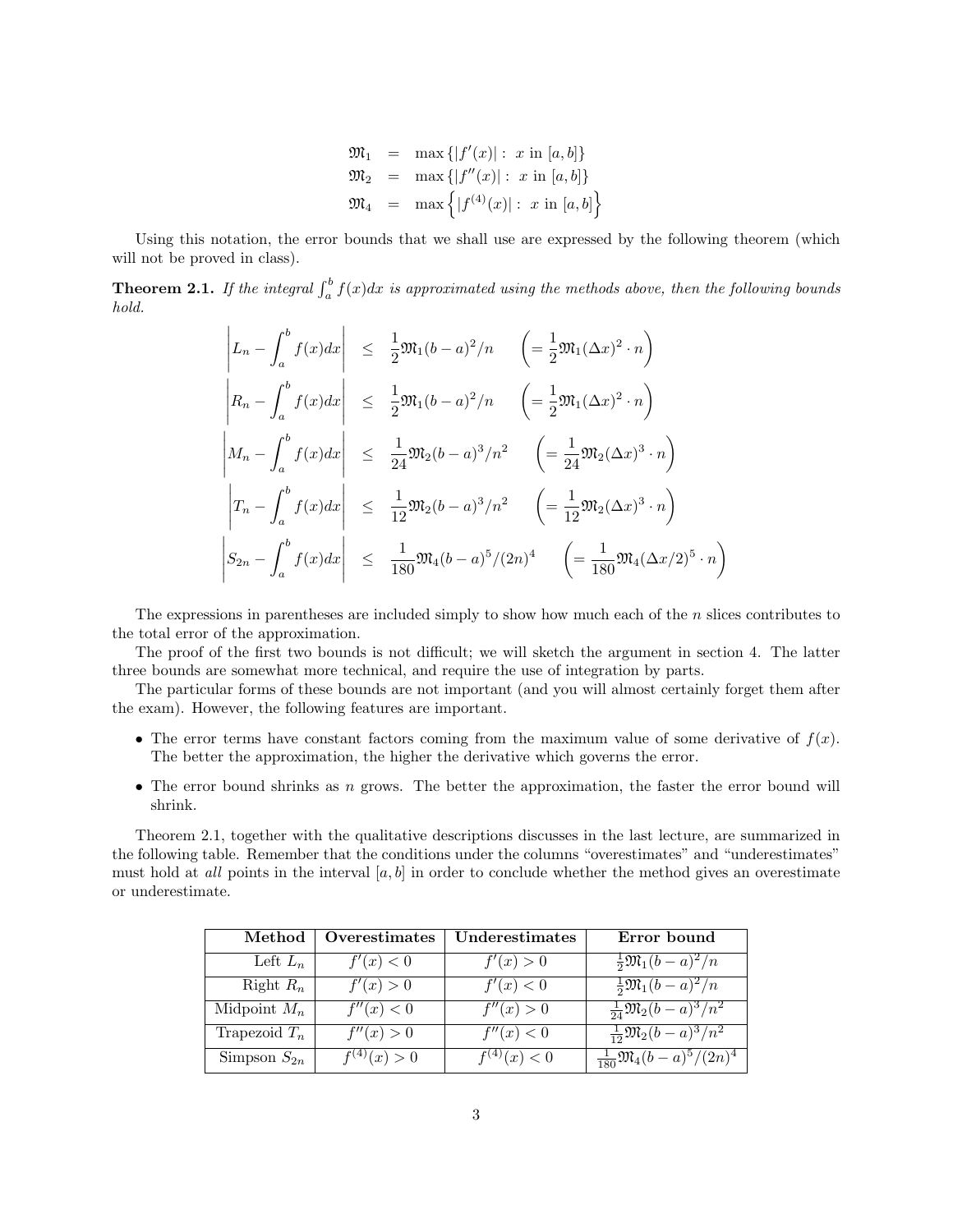#### 3 Examples

*Example* 3.1. How accurate will Simpson's rule be for *n* slices be in computing  $\int_0^2 x^3 dx$ ? The error bound is  $\frac{1}{180}\mathfrak{M}_4(b-a)^5/(2n)^4$ . For this particular function, the fourth derivative is 0, and therefore  $\mathfrak{M}_4 = 0$ . Therefore the error bound is 0, no matter which  $n$  is used. So Simpson's rule should be exactly correct for this integral. This may seem too good to be true, so here is a computation, for  $n = 1$  (i.e. a computation of  $S_2$ ). By definition of Simpson's rule,

$$
S_4 = \frac{1}{6}(0^3 + 4 \cdot 1^3 + 2^3) \cdot 2
$$
  
=  $\frac{1}{6}(0 + 4 + 8) \cdot 2$   
= 4.

Indeed, the standard calculation shows that  $\int_0^2 x^3 dx = 4$ .

*Example* 3.2. Consider the integral  $\int_1^2$ 0  $e^{-x^2}dx$ . Determine a sufficient number of slices for the midpoint approximation to be accurate within 0.001.

The error bound for  $M_n$  is  $\frac{1}{24}\mathfrak{M}_2(b-a)^3/n^2$ . Since the length of the interval is  $(b-a)=2$ , this is equal to  $\frac{1}{3} \mathfrak{M}_2/n^2$  in this case. We need to select an n large enough that this bound is no more that 0.001, i.e. such that  $\frac{1}{3}\mathfrak{M}_2/n^2 \leq 0.001$ . Equivalently,  $n^2 \geq \frac{1000}{3}\mathfrak{M}_2$ , or  $n \geq \sqrt{\frac{1000}{3}\mathfrak{M}_2}$ . So we simply need to find  $\mathfrak{M}_2$ . In fact, it is not necessary to find  $\mathfrak{M}_2$  exactly; an upper bound on  $\mathfrak{M}_2$  will do.

To find such an upper bound, begin by computing derivatives of the function (details of the computation are omitted).

$$
f(x) = e^{-x^2}
$$
  
\n
$$
f'(x) = (-2x)e^{-x^2}
$$
  
\n
$$
f''(x) = (4x^2 - 2)e^{-x^2}
$$

It would be a hassle to actually explicitly find the maximum of this second derivative, so simply get an upper bound. For this purpose, observe that for all  $x, -x^2 \leq 0$ , hence  $e^{-x^2} \leq e^0 = 1$ . Therefore  $|f''(x)| = |(4x^2 - 2)e^{-x^2}| \le |4x^2 - 2|$ . Now, the function  $4x^2 - 2$  is an increasing function on [0, 2], with values ranging from  $-2$  to 14. Thus an upper bound on its size is 14. Taken together, this implies that  $|f''(x)| \le 14$  on [0, 2], and thus  $\mathfrak{M}_2 \le 14$ .

Now, since this is an upper bound on  $\mathfrak{M}_2$ , if we can ensure that  $n \geq \sqrt{\frac{1000}{3} \cdot 14}$ , then we will certainly have that  $n \geq \sqrt{\frac{1000}{3} \mathfrak{M}_2}$ , and in turn that the error of  $M_n$  is less than 0.001. Now  $\sqrt{\frac{1000}{3} \cdot 14} \approx 68.3$ . Thus 69 slices will be sufficient to ensure error of less than 0.001 for the midpoint approximation.

*Example* 3.3. Consider the integral  $\int_1^2 \frac{dx}{x}$ , whose exact value is equal to ln 2. Numerical methods give one way to calculate this value to arbitrary accuracy (better methods will come from the notion of Taylor series). How many slices are needed in order to compute this integral with error at most one millionth (that is, 10<sup>−</sup><sup>6</sup> ), using the five numerical methods discussed?

To begin, we need the maximum values  $\mathfrak{M}_1, \mathfrak{M}_2$  and  $\mathfrak{M}_4$ , for which we need the derivatives of the function.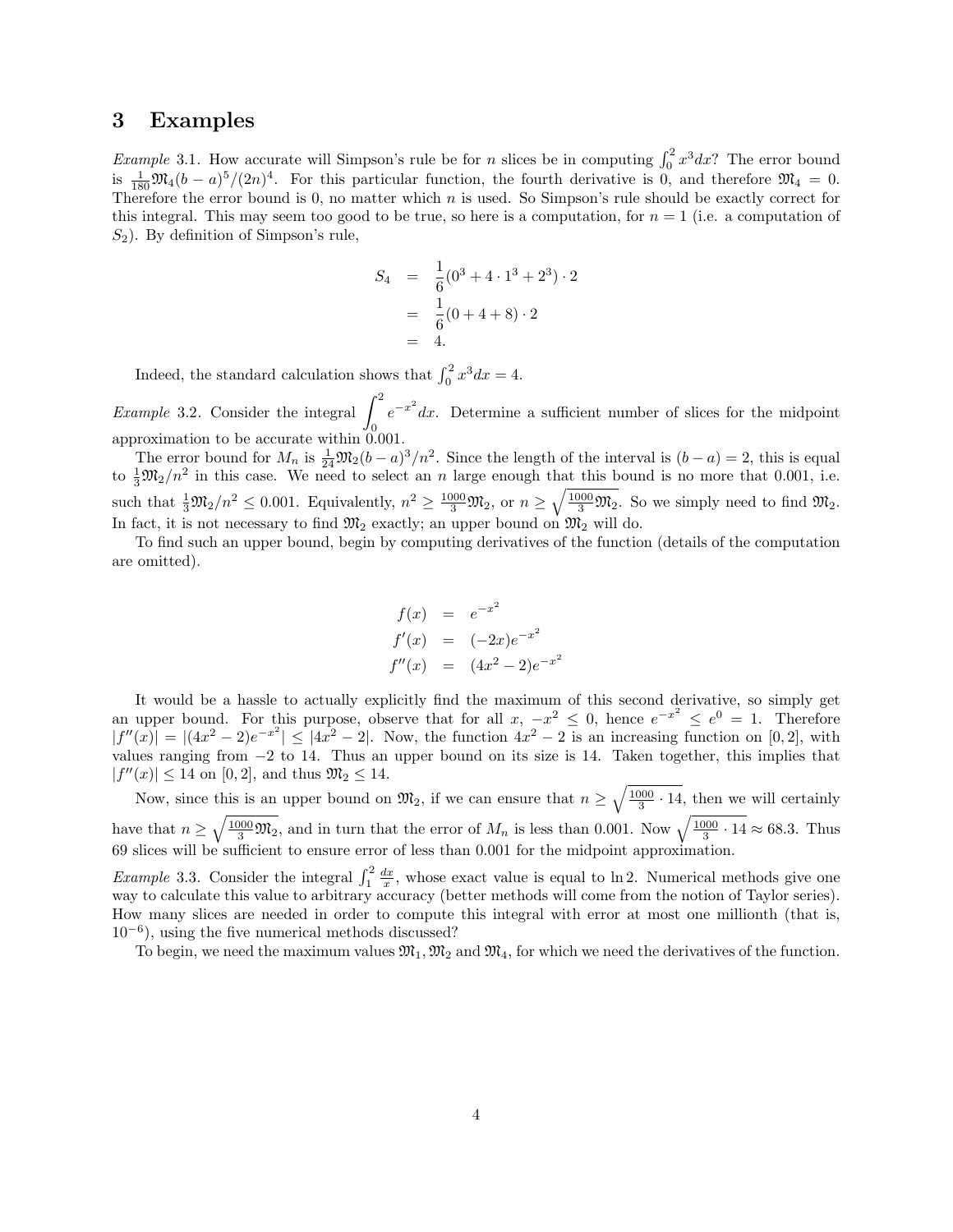$$
f(x) = 1/x
$$
  
\n
$$
f'(x) = -1/x^2
$$
  
\n
$$
f''(x) = 2/x^3
$$
  
\n
$$
f'''(x) = -6/x^4
$$
  
\n
$$
f^{(4)}(x) = 24/x^5
$$

Each of these functions decrease in magnitude as  $x$  increases, so all of them have maximum absolute value at  $x = 1$ . From this we obtain the following values.

$$
\begin{array}{rcl}\n\mathfrak{M}_1 &=& 1\\ \n\mathfrak{M}_2 &=& 2\\ \n\mathfrak{M}_4 &=& 24\n\end{array}
$$

From this, as well as the fact that the length of the interval is  $(b - a) = 1$ , the following bounds for the error of each approximation can be found.

$$
|L_n - \ln 2| \leq \frac{1}{2} \mathfrak{M}_1 (b - a)^2 / n = \frac{1}{2n}
$$
  
\n
$$
|R_n - \ln 2| \leq \frac{1}{2} \mathfrak{M}_1 (b - a)^2 / n = \frac{1}{2n}
$$
  
\n
$$
|M_n - \ln 2| \leq \frac{1}{24} \mathfrak{M}_2 (b - a)^3 / n^2 = \frac{1}{12n^2}
$$
  
\n
$$
|T_n - \ln 2| \leq \frac{1}{12} \mathfrak{M}_2 (b - a)^3 / n^2 = \frac{1}{6n^2}
$$
  
\n
$$
|S_{2n} - \ln 2| \leq \frac{1}{180} \mathfrak{M}_4 (b - a)^5 / (2n)^4 = \frac{1}{120n^4}
$$

Now, observe that  $\frac{1}{2n} \leq 10^{-6} \Leftrightarrow n \geq 500,000$ , thus 500,000 slices will ensure that  $L_n$  and  $R_n$  are both within  $10^{-6}$  of the true value.

For the midpoint approximation,  $\frac{1}{12n^2} \leq 10^{-6} \Leftrightarrow n^2 \geq 10^6/12 \Leftrightarrow n \geq \sqrt{10^6/12} \approx 288.7$ . So 289 slices will ensure that  $M_n$  is within 10<sup>-6</sup> of the true value.

For the trapezoid approximation,  $\frac{1}{6n^2} \leq 10^{-6} \Leftrightarrow n^2 \geq 10^6/6 \Leftrightarrow n \geq \sqrt{10^6/6} \approx 408.2$ . So 409 slices will ensure that  $T_n$  is within 10<sup>-6</sup> of the true value.

For Simpson's rule,  $\frac{1}{120n^4} \leq 10^{-6} \Leftrightarrow n^4 \geq 10^6/120 \Leftrightarrow n \geq \sqrt[4]{10^6/120} \approx 9.6$ . So 10 slices will ensure that  $S_{2n}$  is within 10<sup>-6</sup> of the true value.

As this result indicates, the error bounds guarantee much faster convergence for Simpson's rule than the less sophisticated approximations.

In fact, explicit computation reveals that, in order to achieve error of less than one millionth, only 7 slices are needed for Simpson (the bounds ensure that 10 will work), 177 slices are needed for midpoint approximation (the bounds ensure that 289 will work), and 250 slices are needed for trapezoid approximation (the bounds ensure that 409 will work). This illustrates the fact that the error bounds, while obviously not exact, give a good rough idea for how many slices are needed to achieve a desired accuracy of computation.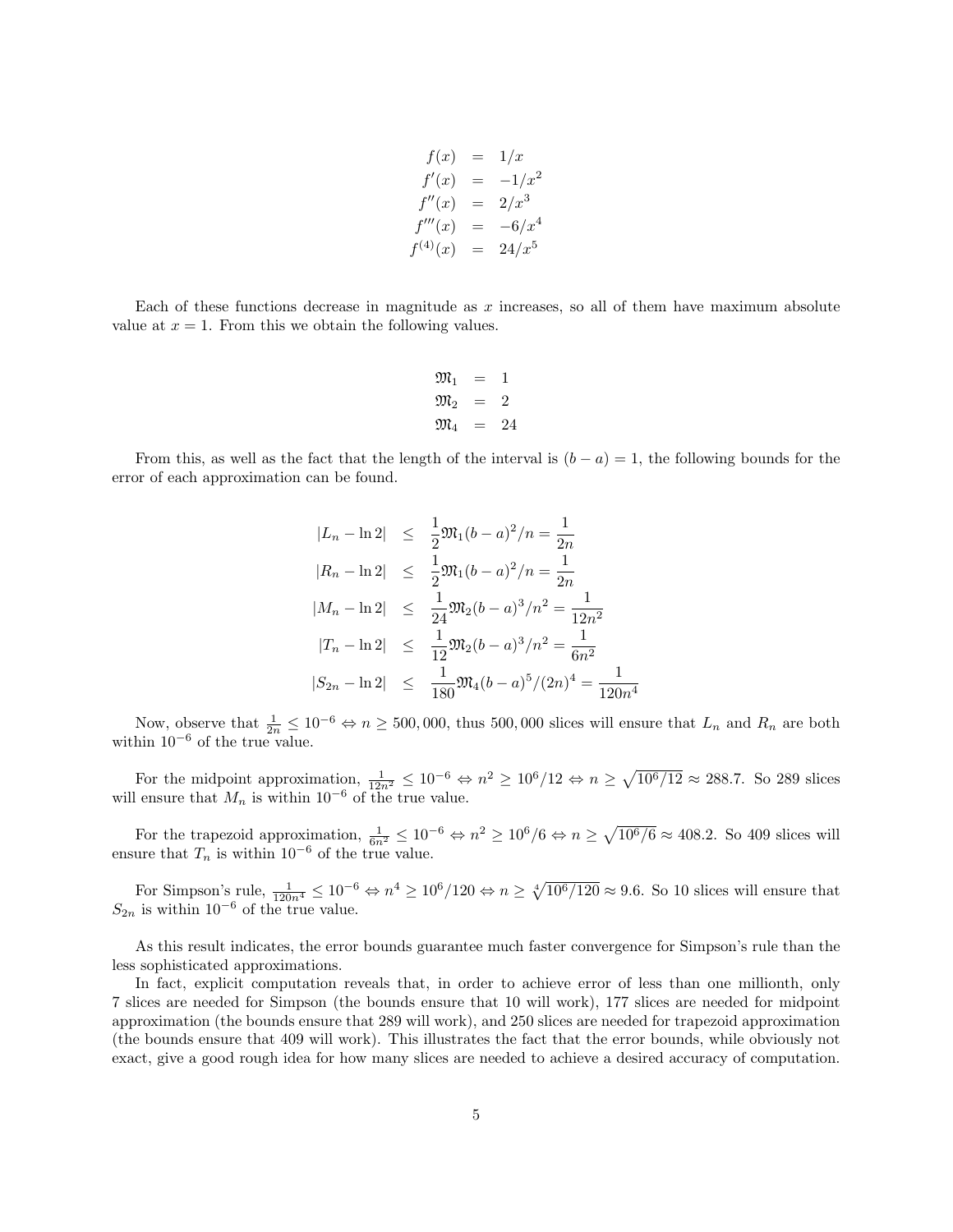### 4 Error of  $L_n$  and  $R_n$

In order to understand the error bound for left and right approximation, we begin by considering the error of these approximations in the special case where  $f(x)$  is a linear function, with slope m. That is,  $f'(x) = m$ for all x, where m is a constant. Then we can see the error of the left approximation  $L_n$  in the following picture.



The left approximations  $L_n$  undershoots the area of each slice by precisely the area of one of the shades triangles. Observe that the base of each triangle is equal to the width of the slice, namely  $\Delta x$ , and the height must be equal to  $m\Delta x$  (where m is the slope of the function, i.e. the constant value of its first derivative). Therefore the area of each shaded triangle is  $\frac{1}{2}(\Delta x)(m\Delta x) = \frac{1}{2}m(\Delta x)^2$ . Since there are n such triangles, the total error is precisely  $n \cdot \frac{1}{2}m(\Delta x)^2 = \frac{1}{2}mn\left(\frac{b-a}{n}\right)^2 = \frac{1}{2}m\frac{(b-a)^2}{n}$  $\frac{(-a)^2}{n}$ . Because *m* is the value of  $f'(x)$  at every point, |m| is equal to the value  $\mathfrak{M}_1$ , and so in fact the error is precisely equal to the bound  $\frac{1}{2}\mathfrak{M}_1\frac{(b-a)^2}{n}$  $\frac{a_1}{n}$ .

Now suppose that  $f(x)$  is any function, not necessarily linear. Then although we can no longer view the error as the areas of right triangles, essentially the same technique will apply: since the function never grows at a rate faster than  $\mathfrak{M}_1$ , the error of approximation in each slice is still bounded by the area of a triangle with base  $\Delta x$  and height  $\mathfrak{M}_1\Delta x$ . A complete proof of the error bound can be given by using the mean value theorem; we omit the details. The result is, as stated in section 2,

$$
\left| \int_a^b f(x)dx - L_n \right| \le \frac{1}{2} \mathfrak{M}_1(b-a)^2/n.
$$

# 5 Error of  $M_n$  and  $T_n$

In this section, we give only a rough sketch of the principles behind the error bounds for  $M_n$  and  $T_n$ . To give complete details would require somewhat more technical notation than seems appropriate at the moment. Consider the following image, depicting the error of both the midpoint approximation and trapezoid approximation on a single slice.